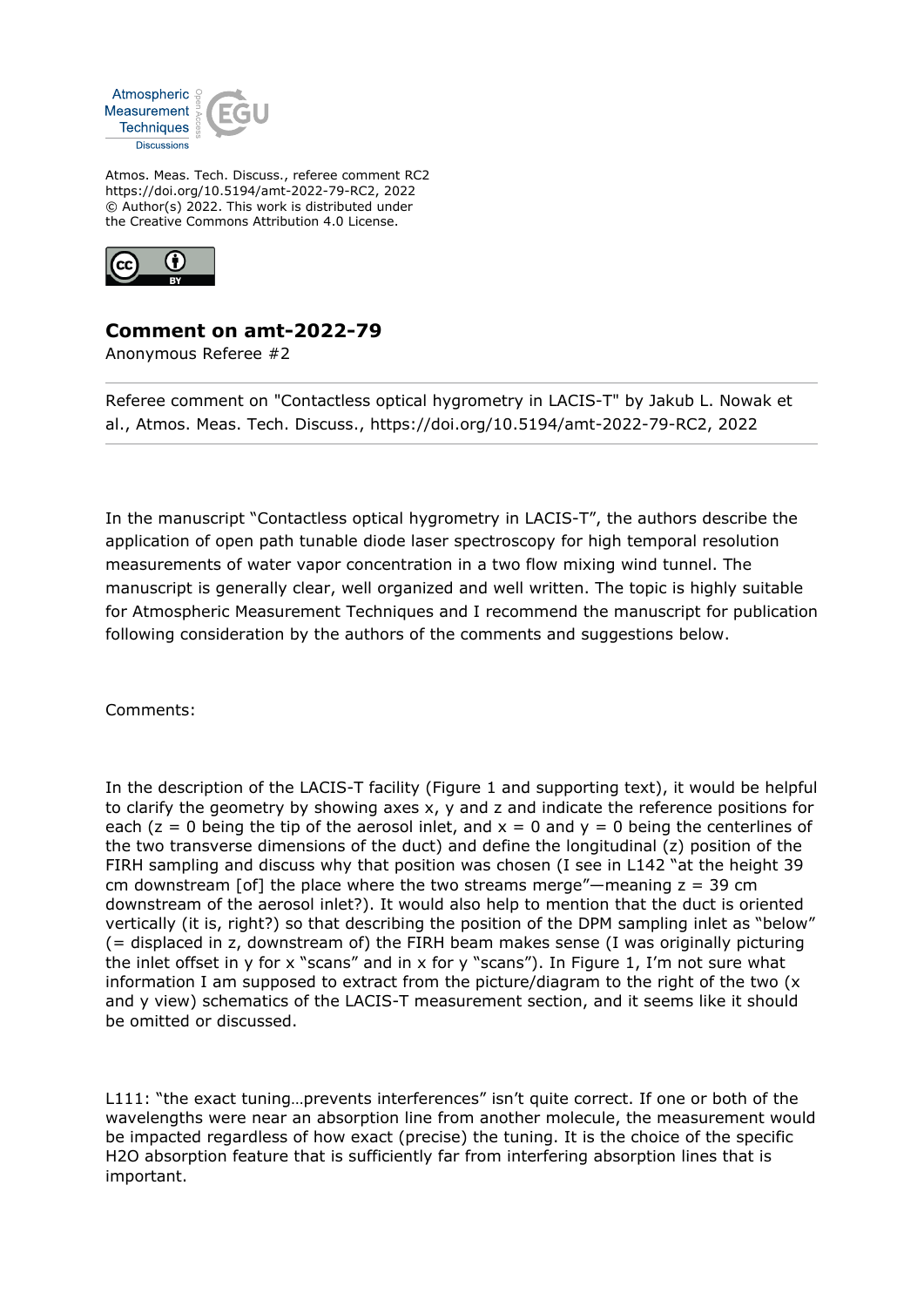L148: "transverse" might be a better word than "perpendicular", and specify relative to the direction of flow

L149 (and Figure 3): similar to above, it would be helpful to have the origin of the coordinates defined and the range of possible values  $(-x - x, -y - y)$ .

L151: since the two wavelengths are achieved by adjusting only the laser diode current, why are the two measurements made in separate (long) periods instead of quasisimultaneously by rapid tuning between the two?

Figure 5: I think "interferred" is meant to be "interfered", but that is not used as an adjective. I think the appropriate term would be "convolved" as the product of the convolution of the absorption and fringe spectra.

Figure 6: it would be nice to add lines indicating the locations of M and R

L218 (and L265): why is the value of  $Tx(q)(\text{lambda}) = 0.87$  so much lower than Ty = 0.98?

L264: the systematically high values of n from FIRH would indicate that the determinations of the contributions to the signal from the windows and ambient air were low when applied to the experimental arrangement. Or the DPM was systematically low at low H2O. Did the DPM-measured value agree with the expected based on the generated H2O in the flows?

Section 5.1: I'm not sure that the arguments presented here really presents a complete argument explaining the systematically higher values measured by the DPM than FIRH  $(L284)$ . The values are typically at a mean concentration ( $> 2e17$ ) at which the prior experiments demonstrated good agreement, and anyway, at low values the prior experiments would predict that FIRH would be higher than the DPM measurement. Spatial differences (average vs point) would seem to require a crossover at some position since gradients along the y direction cannot explain it given the statement in L276. Given conservation of H2O in the flow, the small difference in z of the FIRH and DPM measurements shouldn't produce a significant difference (would require a source of H2O).

Figure 8: it would be interesting to compare the variance with dn/dx to graphically demonstrate the statement in L296/7 of the coincidence of the peak in variance with the steepness of the gradient.